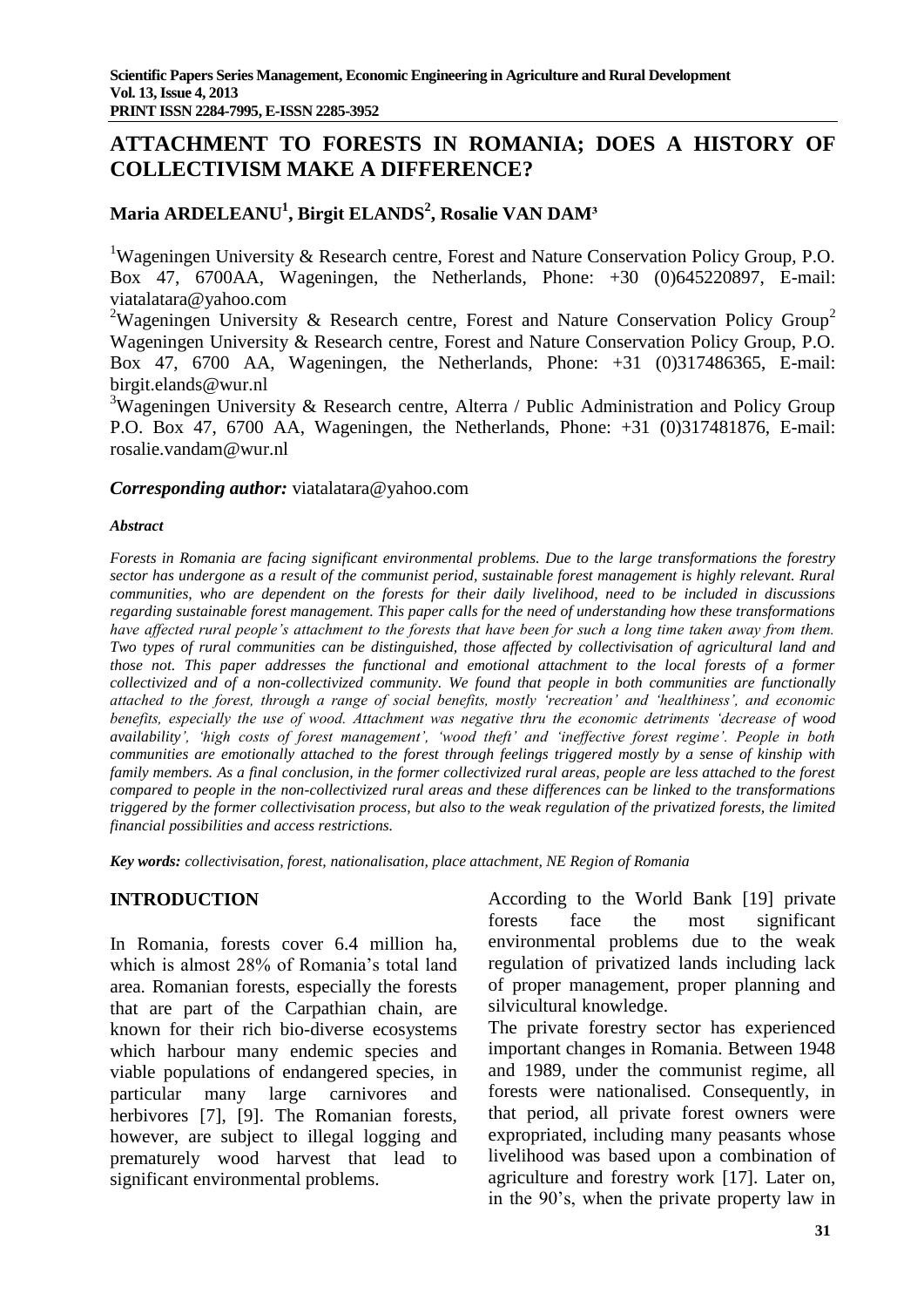Romania was approved, some of the former forest owners could reclaim their forests properties. Hence, today, Romanian forests are a mixture of private and state-owned forest [16]. About 11% of Romanian forests are owned privately, with properties varying from 1 ha up to 10 ha [20]. Most of these private forests are owned by peasants living in rural communities close to the forests. Rural people depend on the forests for their daily livelihood (provision of fire wood, construction wood and grazing areas for sheep and cattle), however, they also want to make money from their forest properties by harvesting and selling wood, without necessarily considering sustainability [16]. Consequently, both for ecological and socioeconomic reasons it is important that Romanian forests are managed well. In the communist period, however, rural communities were not only affected by the nationalisation of all forests, but also by the collectivisation of agricultural land. The period of communism transformed rural places significantly, which can led to a rupture in people's affinity to the land [4], [5], [14], [8]. Not all communities, however, were collectivized; about 10% of the total rural area, particularly mountain communities, were excluded from the collectivisation process [3].

In this research we want to gain a deeper understanding of the relationships of Romanian rural people with their forests in two rural communities, one former collectivised and one non-collectivised community. We will use the concept of 'place attachment', which is a process through which people show a certain affinity to a place "*directly by giving attributes to the physical setting or indirectly through certain memories set in place or through important descriptive meanings to which people are attached*" [14]. Attachment can be either functional, which refers to the (dis)satisfaction of user needs in terms of quantity and quality of the place [13] or emotional, which refers to those dimensions of the self that define the individual's personal identity in relation to the place [10]. We assume that rural communities with a history of collectivism have less affinity to the local forests than rural communities that have not been collectivised. We are also interested to what extent present forest ownership influences forest attachment. As attachment is an important indicator for people taking care of a place, in this case, the forest, the presented findings provide valuable information for planners and politicians involved in rural development.

# **MATERIALS AND METHODS**

We have carried out a qualitative comparative case study research and selected two communities from East Romania, a formerly collectivised community called *Prohozesti* and a non-collectivised community called *Lapos*. They are situated only 15 km from each other in the county of Bacau which indicates that they are quite similar in terms of socio-economic, political and cultural conditions. Privately owned forests are located in the nearby mountains or at the edge of the village (Lapos) or further away from the village (Prohozesti). On average, the total surface of the owned forests does not exceed more than 5 hectares.

We conducted semi-structured interviews with inhabitants from both villages  $(N=13$  for Prohozesti and N=13 for Lapos) covering a high range of individualities: age, gender, social status, and forest ownership. Respondents were mainly selected through snowball sampling [18]. The analysis of the data [6], was done according to the following steps: *familiarizing* with the data, *developing a coding scheme* for analysing the themes that occurred most, *indexing* or coding the data, *charting* or rearranging the data by theme in a table, and the last step was *mapping and interpretation* of the results by looking at relationships between and within the themes and the typologies developed from them. For more in-depth information see [1] and [2].

# **RESULTS AND DISCUSSIONS**

# **Functional attachment**

Functional attachment was expressed *economically*, referring to material goods that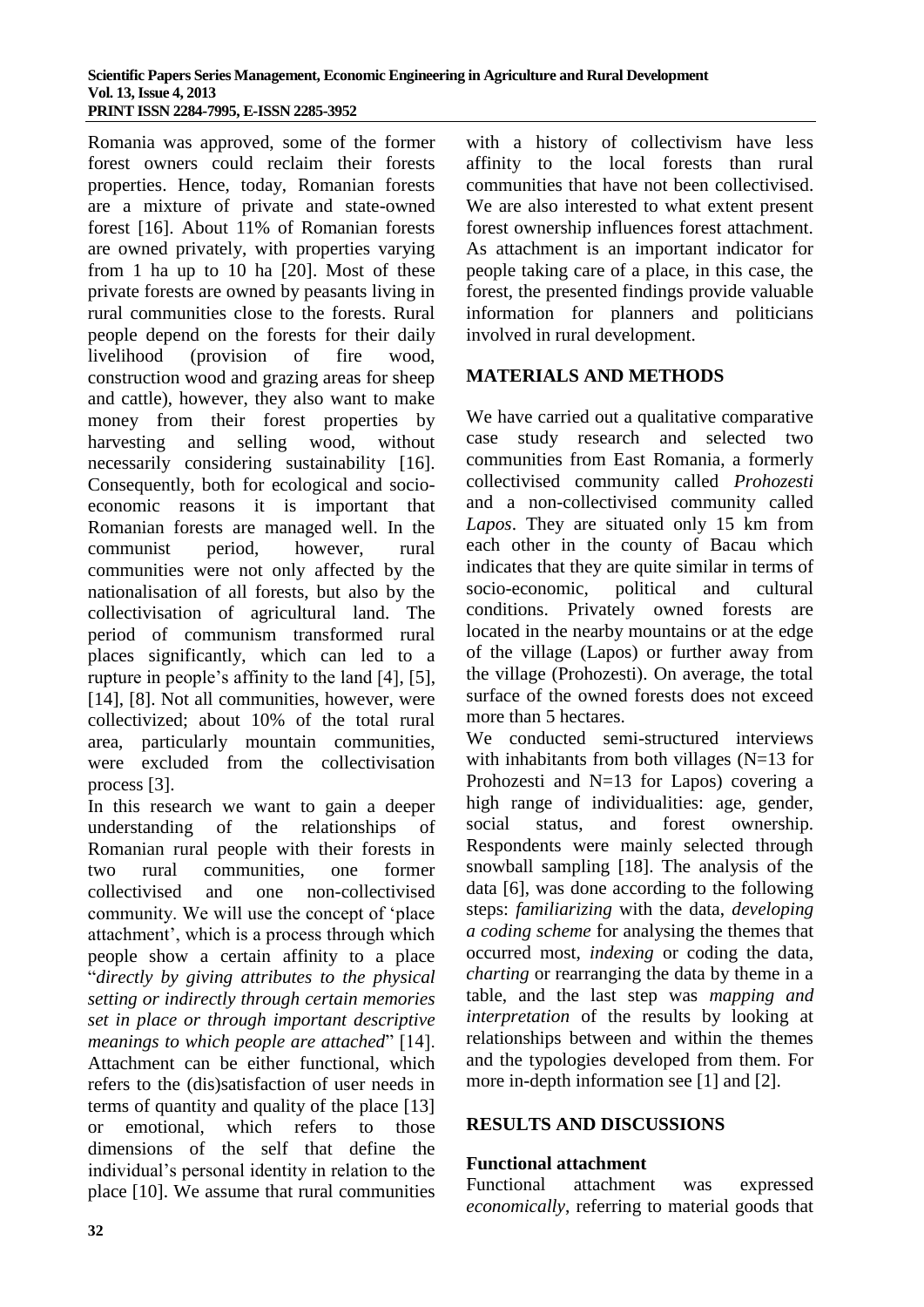the can be derived from the forest, and *socially*, referring to immaterial goods. Both can be perceived *positively (benefits)*, which implies a high functional attachment, and *negatively (detriments),* which implies a low functional attachment. Figure 1 depicts the economic and social benefits and detriments of the forests as perceived by the people from the two communities.



Fig. 1. Differences in functional attachment to the forests of Lapos and Prohozesti

# *Economic benefits*

**Wood** (Lapos n=9, Prohozesti n=3). The most needed product is wood, as both communities are depending on it. This benefit is especially mentioned by people who earn a living as wood carrier and who, due to their often presence in the forest, also have knowledge about the quality of the wood. The quality of wood depends on how well the forest is maintained and it seems that people are not always satisfied with it as we will see bellow in 'economic detriments'. Wood carriers from Lapos consider it being profitable to bring wood for themselves and also to sell wood in the village: "*working in wood exploitation is profitable due to the satisfactory wood quality, hard wood and soft wood suitable for different needs"*. In Prohozesti, one wood carrier and two mountain forest owners showed this type of satisfaction.

**Non-timber forests products.** The most common activity for the people from Lapos (n=6) and to a lesser extend in Prohozesti (n=1) is picking wild mushrooms. It seems that it is not only a way to gain goods from the forest, but also a way to socialize with other villagers: *"I go every year to pick mushrooms and conserve for the winter time, I enjoy it very much especially because we join in a group of more people*".

**Money buffer** was mentioned only among respondents from Lapos (n=5) who own either mountain forests or little forest patches in the village. It was expressed through people's willingness to *"keep the forest as intact as possible"* and *"let the forest grow beautiful and strong"* or to save it as "*a guarantee for old age days"*. According to these villagers, the forest holds long-term economic benefits.

**Tourism income**, although Lapos region is not a touristic area, someone sees the opportunity to earn money with a wooden chalet that was built at the edge of its forest property.

# *Economic detriments*

**Low availability of wood** was mentioned in Lapos  $(n=3)$  among the wood carriers who assess the decrease in wood availability by looking at the change in the distance between the village and the forest: *"In the past you could find fire wood immediately you exit the village, nowadays I must travel 10 kilometres further from the village to find some wood"*. In Prohozesti (n=3), people complain either that the wood is too expensive to buy; either that there is little available wood for wood carriers *"After 1993, I stopped working in wood exploitation due to the fact that much deforestation occurred and the wood availability decreased much therefore I had to travel some 30 km to find some wood"*.

**High forests maintenance costs** were mentioned in both communities. In Lapos (n=2) people think that the price for marking the trees is much too high among wood carriers and among forest owners. In Prohozesti  $(n=5)$  the following reasons were mentioned as implying high costs regarding the forest: "*high transportation costs"* due to the fact that the forests are far located from people's home*s*, *"access to extract the wood is difficult"*, *"cost too much to mark the trees"*, *"cost too much to transport the trees"*, *"too high costs for guarding the forest".* The fact that forest owners lack the funding and mechanized utilities for maintaining their forests is found across all forest owners throughout Romania [19]. These kinds of frustrations push people in working against the system. For example someone in Lapos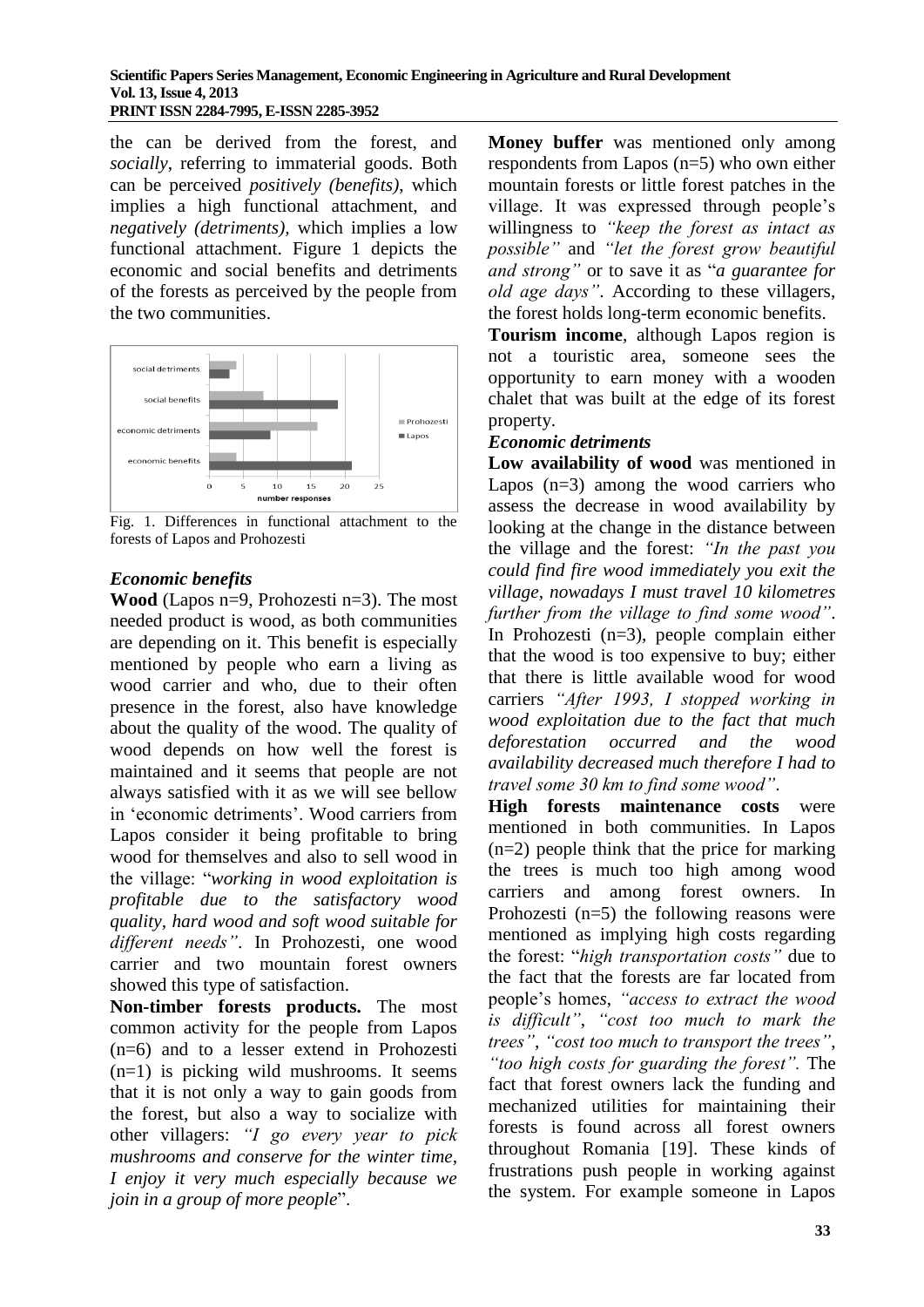told that in order to avoid having some trees stolen from an easy accessible area, he cut down the trees without asking the ranger to mark them, because he found it too expensive.

**Wood theft** occurs in both communities in the isolated forests patches where, contrary to the mountain forests, there is no guarding ensured by the forest rangers. This is mostly the consequence of the bad economic situation in Romania that pushes people, especially young people without a job in the position to chaotically deforest the forests and to sale the wood for some pocket money. In Lapos (n=4) wood theft takes place at a relatively small scale as only easy accessible individual trees from the little forest properties situated around the village are subject of theft, while in Prohozesti (n=5): *"they stole more than half the forest in this region"*. Because of this situation, for example in Prohozesti, people that own a patch of isolated forest were forced to deforested as much as possible before all the trees would be stolen by others. In Lapos, people manage to supervise their isolated forests because they are located near the village, so people have more control over their forests.

**Ineffective forest management regime** was mentioned only in Prohozesti (n=3). The following problems were mentioned: the price of the tree marking by the forest ranger was too high compared to the selling price, due to the intensive sheep grazing in the forest there is no chance for natural generation, and elsewhere the forests are better managed. In Lapos no one mentioned being dissatisfied with the forest management regime in their region; rather they expressed high trust in the work done by people working at 'Ocolul Silvic'(administrative forestry district). They mentioned three reasons for this trust: the strict rules imposed by 'Ocolul Silvic' for wood exploitation and "*not chaotic like what has happened in Asau*", single road access to the forest which means better guarding of the forest, and only few private forest properties while in Asau most of the people in that region received a patch of forest and *"since there is not much state control over the*  *forests, the high deforestation rates that occurred in Asau".* 

#### *Social benefits*

**Recreation** among respondents from Lapos (n=7) was expressed through a wide range of associations by which the forests gives people high levels of satisfaction: pure enjoyment (people like to see the forest for its beauty), positive energy (people claim to work better or to sleep better after being in the forest), unique views and sounds (wild animals, different view over the villages down the mountain, birds singing), solitude, freedom, no worries and escape from the daily life. One villager stated: *"When I am in the forest I do not think about any of the stress or problems I normally have".* In Lapos, there is a direct road that connects the village with the forest; as well the village is surrounded by little isolated forests. These two aspects seem to influence people in attending often the forest and therefore their rich view of the benefits that can be obtained from it. In Prohozesti, recreation (n=3) was expressed as visual and audible enjoyment of scenery ("*it is beautiful and birds are singing"*) or as the possibility to do recreational activities in the forest, such as barbecuing.

**Health** in Lapos (n=8) was mainly described through the forest's ecological functions such as: remediation of drinking water and as a source of fresh oxygen. Two respondents emphasized these functions as follows: *"without forests we cannot live"* and *"forests are the centre of the universe, due to the forests we can breathe, otherwise we will die earlier and because of the forests it rains on time*". On the other side, in Prohozesti (n=3), healthiness was referred to only one type of ecological function: source of fresh oxygen. The few social benefits associated with the forest by people from Prohozesti, were mentioned by people that come in contact with the forest either because they are forest owners, or because they are involved in logging, or visit family that live in the mountain areas. The other people told that they find it too expensive to travel to the forest because of their low financial possibilities.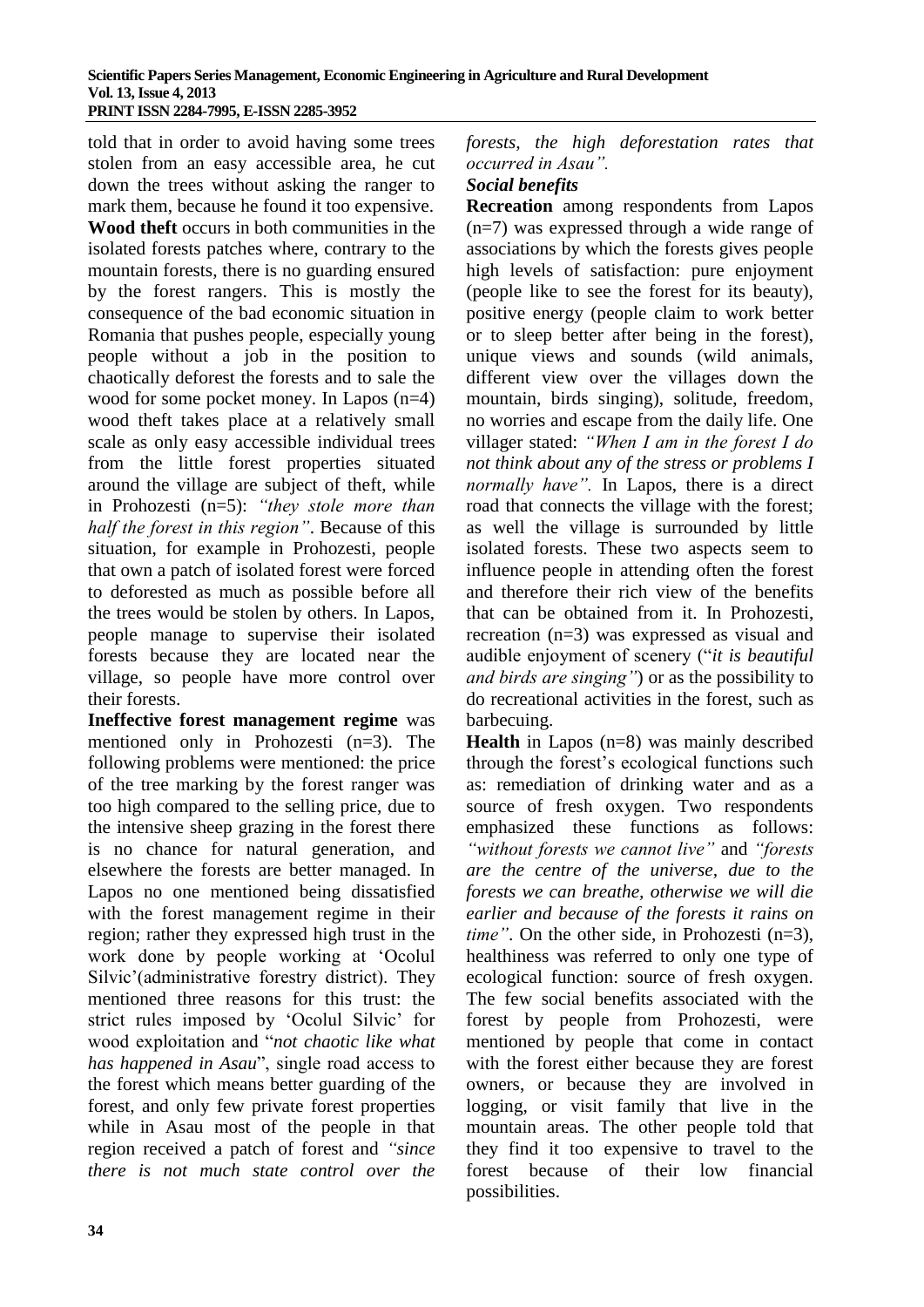#### **Scientific Papers Series Management, Economic Engineering in Agriculture and Rural Development Vol. 13, Issue 4, 2013 PRINT ISSN 2284-7995, E-ISSN 2285-3952**

**Safety** (Lapos n=2 and Prohozesti n=2) was expressed through the forest's ability to prevent soil erosion and through flood control: *"The forest in this region is the principal pawn in flood control especially because in our region there is a big water dam situated at the edge of the forest".*

**Socio-cultural interaction** for people from Lapos  $(n=2)$ , the forest is also a place where socio-cultural activities take place. The two activities mentioned are: 'hramul manastiri' (commemoration day of the monastery which was the first settlement in this region) and 'rascolul oilor' (villagers summer gathering for counting of sheep that are left in the care of the shepherd to graze them in the mountains from the early spring to the late autumn). Socio-cultural activities related to the forest were not mentioned in Prohozesti.

#### *Social detriments*

A forest is not always a safe and pleasant place to be and therefore villagers mentioned also some social detriments. Regarding 'safety', in each community there were few respondents (Lapos n=3 and Prohozesti n=4), mostly among those that are exploiting wood, who referred to the dangers that they encounter in the forest: *"Because of the muddy road I could not control the tractor fully loaded and my son was almost crashed by a log"*. Regarding 'displeasure', it seems that the forests around Prohozesti are not that clean and this makes people feel unpleasant and therefore less attracted by forest: "*When I see plastic bottles thrown in the forest that makes the forest being less attractive for me"*. By summing all the forest outcomes relating to functional attachment -as showed in Figure 1- we can conclude that both socially and economically people from Lapos seem to obtain more benefits from their forests when compared with people from Prohozesti where the detriments seem to predominate.

#### **Emotional attachment**

The emotional attachment attributed to the forest was expressed mostly through verbal feelings but also through non-verbal feelings: facial expressions, crying, angry tones. The verbal feelings thought to express what the forest symbolizes or stands for in the view of the respondents from both communities will be classified in 'positive emotional attachment' and 'negative emotional attachment'. Figure 2 summarises the aspects of emotional attachment to the forests mentioned by villagers of both communities.



Fig. 2. Differences in emotional attachment to the forests of Lapos and Prohozesti

#### *Positive emotional attachment*

**Identity** (Lapos n=3, Prohozesti n=1) connects the place to respondent's sense of who they are as individuals*: "the child of the woods", "people born in mountain area are strong and hardworking", "feeling proud for being able to provide wood for the household",* and *"I was born in the mountain area, therefore I love the forest and each tree"*.

**Passion** as an expression of love through the cycle of life was mentioned by respondents from Lapos exclusively (n=2): "*I love the forest, being there in the spring time it feels like I am reborn again*".

The **moral duty** to preserve the forest in the family is mentioned frequently (Lapos n=9, Prohozesti n=6). It represents the ability to pass the forest to the children, translated here as 'continuity': "*I am very persuaded in my decision to pass the forest to my children and hopefully I will not be forced to deforest too much for myself"*. In Lapos, also villagers that do not possess a forest share this duty as they consider it a moral thing to pass the forests to their children in good condition so that they can also benefit from the same social and economic goods as their ancestors did: *"We cannot destroy our forests and pass barren hills to the next generations. People should be responsible for their actions. Our health, the quality of the drinking water and the landscape beauty depends on the forests"*. Secondly, moral duty relates to 'heritage'. As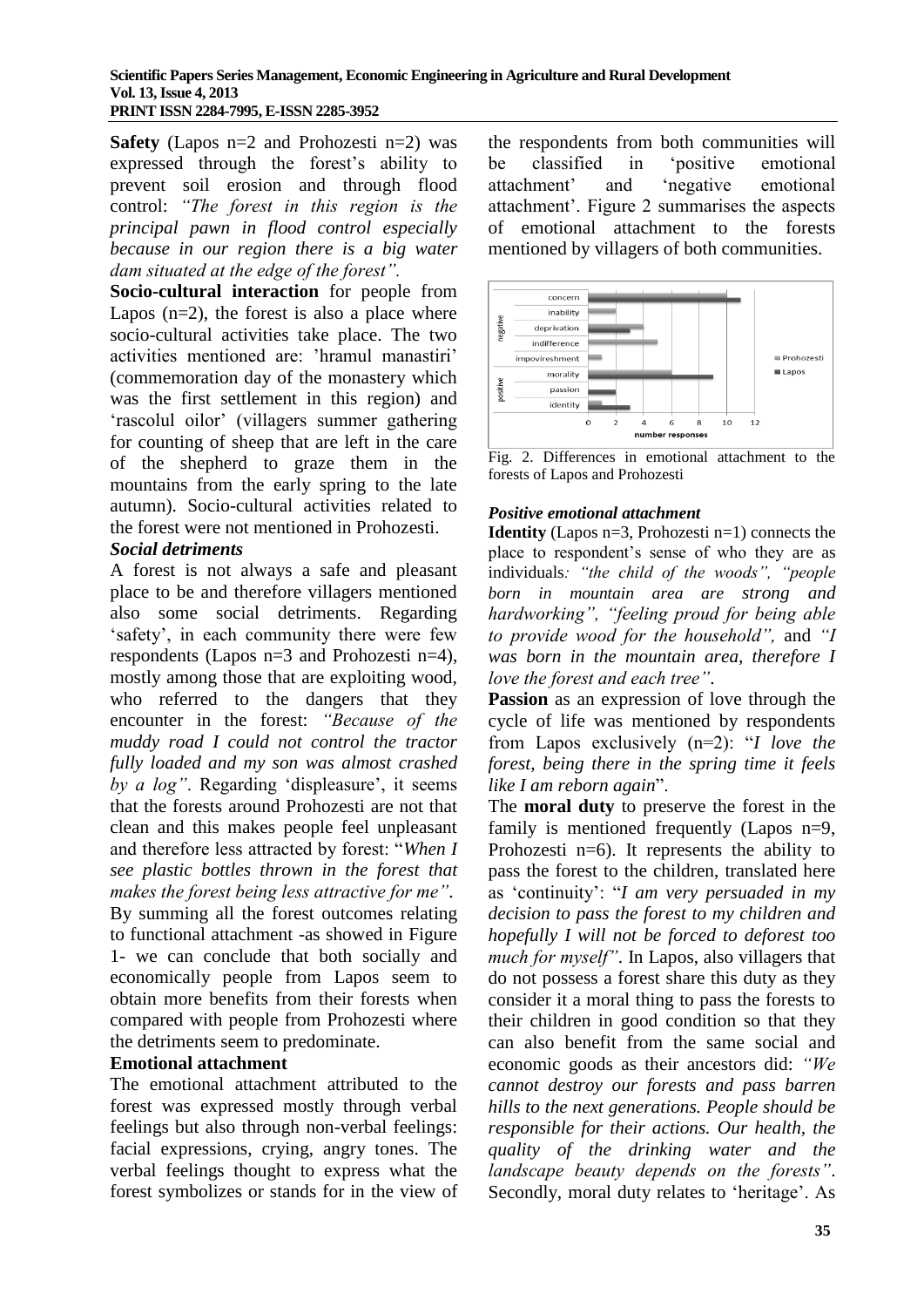the forest was once in their parent's possession, it is an important reason to be attached to it: *"I inherited the forest from my grandfather; he would twist in his grave if I will not take care of his forest"*. The third moral aspect is 'reconciliation with nature' and was mentioned only by respondents from Lapos as a form of easiness in accepting losses caused by natural occurrences such as attack of large carnivores on livestock and people, or wild boars that destroy the maize crops. As one of the respondents argued, people in Lapos guide themselves by the principle that: *''padurea ne da si padurea ne si ia''*, which means *"the forest gives us, the forest takes from us"*. This attitude of accepting with ease the damage caused by wild animals was only present amongst people from Lapos.

#### *Negative emotional attachment*

**Concern** about deforestation and private ownership was expressed in both communities. Deforestation of local forests was a big concern for inhabitants of both villages (Lapos n=5, Prohozesti n=5). People noticed deforestation at a higher rate than in the past. Many interviewees got very emotional; they started crying or had an angry tone in their voice when asked to talk about the forests. They all said the same thing, that the forest is no longer what it used to be and that the older generations knew better how to cherish the forest: *"When I see the barren hills it breaks my heart. The forest is 80% destroyed (here he refers to the forests in Asau). The older generations knew how to really appreciate the forest. Until the 90's the forest was intact, with massive trees, and when you look now ...., there are now meadows instead of woods"*. Private ownership was considered to be a causal factor for deforestation and bad forest management in both communities (Lapos n=6, Prohozesti n=5). This was based upon personal experiences in their area: *"forest was better when it was the property of the state"*, *"forest was better under the state ownership"* or upon what they heard from other places like Asau region where forests were destroyed as a consequence of private ownership:

*"much forest is deforested nowadays; did you hear what happened in Asau? People devastated the forest when they received it back from the state"*.

**Inability** to change the fact that their forests are subject to wood theft was expressed only among respondents from Prohozesti (n=2). People felt powerless because the forestry state department, the police and even their own children don't show any willingness in helping them out: *"the state doesn't help me at all and my children show no interest"*.

**Feelings of deprivation,**  $(n=3$  **in Lapos and** n=4 in Prohozesti) expressed by people that feel deprived of forest benefits and the ones that feel deprived of ownership rights. The reasons for feeling 'deprived of forest benefits' are found to be different for the two communities. In Lapos this type of feeling was triggered by the restricted access since a large part of the forest in this area was claimed by an Austrian royal heir, who "*became forest owner overnight".* The seriousness of this newly installed forest regime can be seen in the following expressions: *"If they catch you taking one mushroom from their forest, they put the trigger on you", "Every day I see how fully loaded trucks are bringing wood away from the forests that me and many people from this region planted with our hands."* Thus, people feel threatened and restricted to do the forestry activities that they used to do in the past. In Prohozesti, deprivation of forest benefits was expressed by people that have a forest only on paper because the trees were cut down and stolen: *"People with tractors and chainsaws took advantage of the situation; all the others just watched and suffered*". The second kind of deprivation feelings includes the people that feel 'deprived of ownership rights' who consider it unfair that they did not receive the inherited forest for different reason, either because of some administrative complications: *"Darmanesti is the only region where the city hall didn't find the right papers to help the people get their forest properties"*(Lapos), either because some other people in the region had higher priority *"Only elite people receive*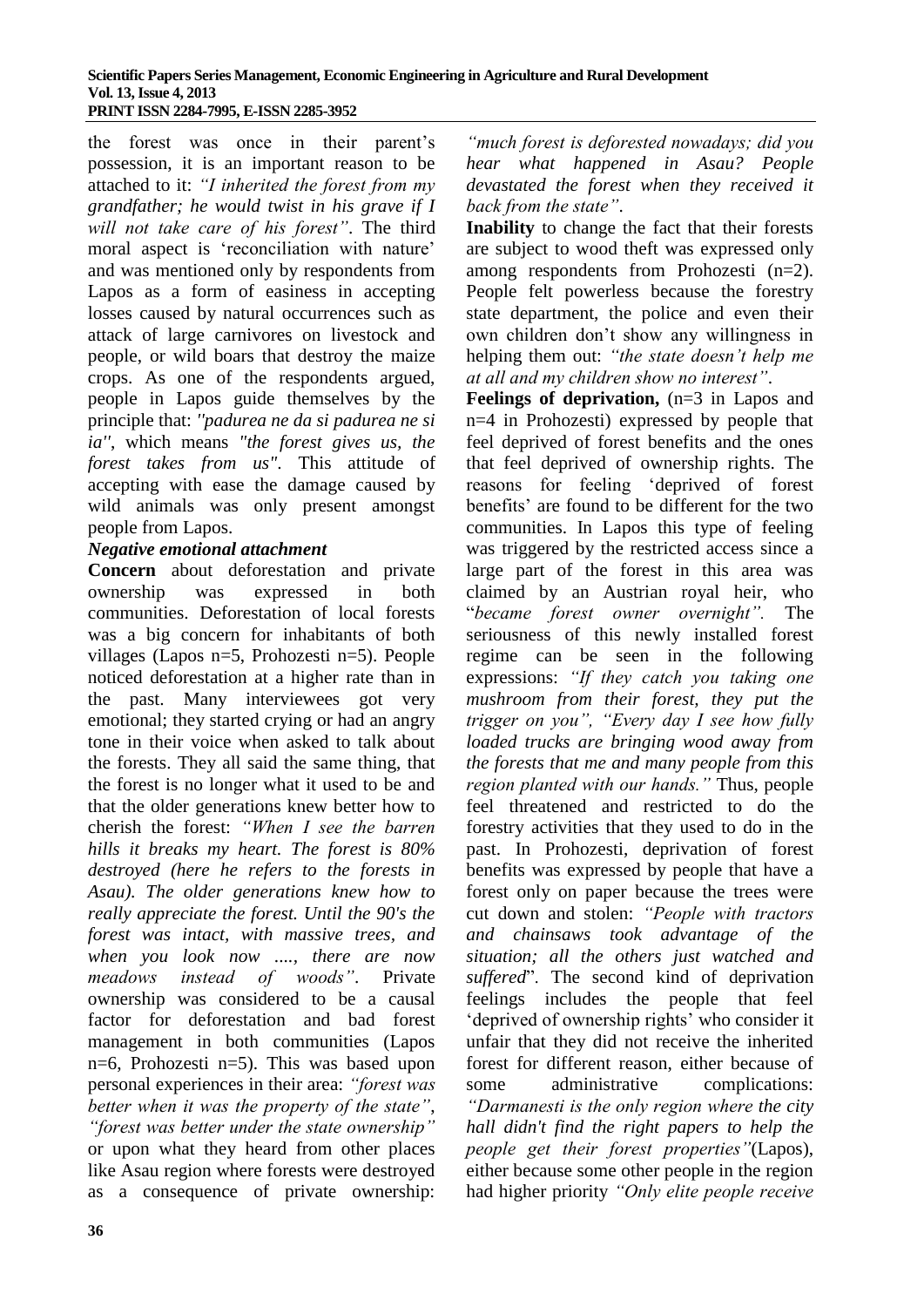*their forest properties, such as the mayor who got 10 hectares of forest without any ownership rights."* (Prohozesti)

**Feelings of indifference** (n=5 in Prohozesti, none in Lapos). One respondent showed its indifference by telling that the deforestation that takes place in the area is not of its concern as long as this is not its forest property. The other four respondents expressed their indifference towards the forest by not having the willingness or the interest in maintaining the forest or showed no interest in taking over the forest they should normally inherit from family relatives: *"I have no idea and no interest to know what happened to my parent's forest property."*

**Feelings of impoverishment** expressed among one respondent from Prohozesti who sees the forest properties of his father more as a burden: *"It is better that I didn't claim the forest property inherited from my father because if it was in my name I would have to pay taxes starting next year, as it will be considered abandoned land".*

In Fig. 2 we can see that in Lapos the richness in positive feelings is higher than in Prohozesti where people express rather more negative feelings, which means that the level of emotional attachment among people in Lapos is higher than in Prohozesti. In both communities, similar feelings determine largely emotional attachment: 'feelings of morality' accounts most for the positive attachment and 'feelings of concern' account most for the negative attachment.

# **CONCLUSIONS**

1.A comparison of functional and emotional attachment to the forests of Lapos and Prohozesti

In both communities, the forest is an important resource as people are dependent on wood for their livelihood, particularly because most of them are not rich. This dependency contributed to the decrease of the amount of trees in forests and explains why people are not satisfied with the availability of wood that can be obtained from the forest. Although this is also relevant for Lapos, it especially

explains the low functional attachment of Prohozesti. In Lapos, people compensate this inconvenience with other benefits offered by the forests like the long term economic benefits such as 'money buffer'. Thus, place attachment is not only associated with perceptions of present conditions but rather the anticipated future condition of the place make people stay attached to it.

Functional attachment also entails social benefits, such as recreation, health and sociocultural interaction. Through the rich range of social benefits mentioned by people from Lapos, we can deduct that in Lapos people have a brighter view of what a forest can offer besides the economic goods than in Prohozesti. This can be explained by their intense contact with the forest. Moreover, they have knowledge about the elements that are part of the natural environment that they come in contact with. As the literature [15], [12] says that, people valuing the environmental values of the forest are being more responsible towards it, we can presume that perhaps the future of the forest in Lapos is in good hands.

Concerning the emotional attachment, positive emotional attachment is triggered mostly by a sense of kinship with family members. People in both communities expressed their desire to keep these properties in the family from a wish to pay respect to their ancestors and also the willingness to pass the properties to their children. But there is also a rich range of negative feelings expressed in both communities and these feelings are born from the negative aspects of the forest at functional level. In other words, the forest detriments trigger negative feelings towards that place. This can explain also the lower emotional attachment found in Prohozesti, especially among those that in general were negative about the economic benefits that the forest can offer to them. 2.The impact of the collectivism period

The forests in both communities were part of the same nationalisation system, which means that both regions were subject to similar transformations. Thought, the former collectivisation system that occurred only in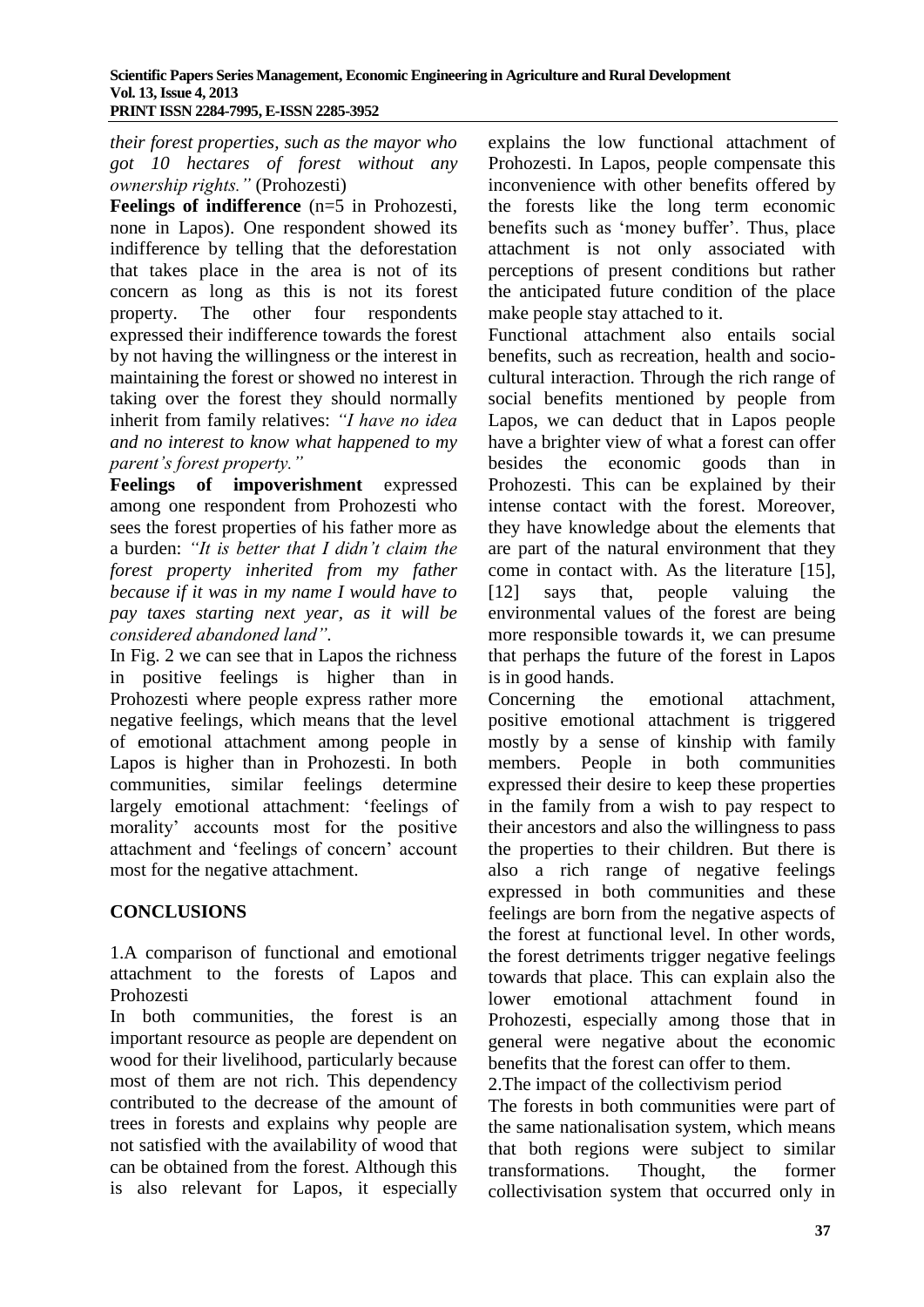Prohozesti seems to have brought some indirect implications that may be linked to the differences found in the attachment between the two communities. In such, we can say that the inclination among the respondents from Prohozesti to value more the economic benefits than the social benefits could be related to changes of people's habits to be production orientated as they learned during collectivisation times and overlook other types of benefits.

A second implication found to be linked to the former collectivisation system is that in the affected community people lost the habit in raising horses which means that nowadays people don't dispose so easy of transportation means that could be helpful in maintaining or guarding more often their forests. combination with the fact that the forests nowadays are under different management regime which seem not that effective as much uncontrolled deforestation occurs and wood theft and no chance for remediation, make people in Prohozesti to be less satisfied with their forests and also express a multitude of negative feelings.

# 3. The role of private forest ownership

People's negative feelings towards forests is also caused by the frustrations they got due to the shift from a state-owned forest to a mixture of private and state-owned forests, which created a chaos regarding the current management methods compared to past times. Contrary to the expectations, privatization brought many negative changes to the forests such as: poor guarding of the forest which leads to uncontrolled deforestation rates and wood theft, high maintenance costs for (new) owners and unequal distribution of the forest parcels as well lack of organization and falsity in the arrogation of the forest. All these changes lead to low satisfaction among forest users as they are finding it difficult to gain any profit from their forests, especially among people from Prohozesti were forests are valued mainly for the economic goods. This type of dissatisfaction that leads to lack of interest in the new properties seems to occur often in Romania among the new forest owners [11].

#### 4. Other important factors

Two other factors appeared to be highly significant for people's attachment to the local forests. Access restriction influences people's attendance to the forest. The difficult access to the forest of those living in Prohozesti may be the reason for the people for not visiting the forests regularly and therefore having narrower views of what the forests may offer them besides wood. Consequently, people from Prohozesti are less satisfied about the social benefits than people from Lapos, for whom the contact with the forests is facilitated by the direct access road, smaller distance to the forests and possibilities to travel by horses. These types of questions may be the object of a further research in this area. Secondly, low financial possibilities restrict travel opportunities to the forest either for relaxation or maintenance. Again, this might impair the limited view of what benefits a forest can offer to people from Prohozesti. Low financial possibilities might also be the reason that uncontrolled deforestation occurs in the two communities, since many people with no job use the forest as a source of income. Because the deforestation is done mainly illegal and chaotic, it triggers low satisfaction and negative feelings among people from the two communities.

To resume, we cannot assume that the differences between the two communities in level of functional and emotional attachment to forests are only influenced by the former collectivisation system. They are also influenced by variables such as: the weak regulations of the forest privatization system, access to the forest and the low financial possibilities that people in Romania are facing nowadays. As a general conclusion, based upon our two cases, we could assume that in the former collectivized communities of Romania people are less attached to their forests than the people in the noncollectivized communities were functionally and emotionally they account for a more positive attachment. Based on these findings it would be advisory to take in account the historical background of the involved